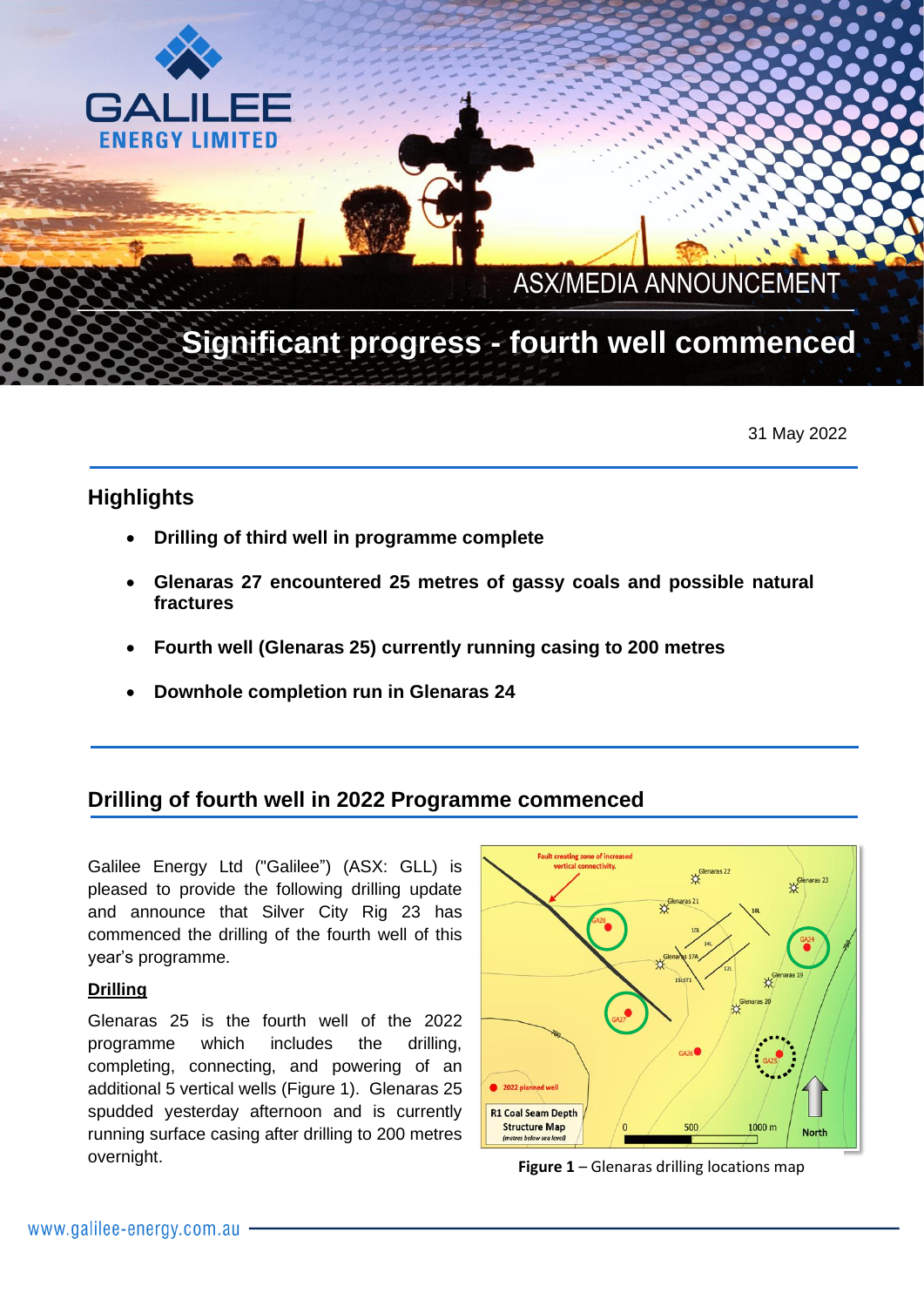



Glenaras 27 was drilled to a total depth of 1,035 metres intersecting 25 metres of net coal as prognosed. The well was deliberately drilled into the centre of an identified fault zone, adjacent to the

pilot, which is interpreted to be the primary mechanism for vertical connectivity of water sands to the gas-bearing coals.

Upon penetration in Glenaras 27, the coals displayed significantly higher gas readings with gas peaks aligning with likely fractures developed in multiple coal seams as identified on the caliper log (Figure 2). The identification of fractures confirms the presence of the fault zone adjacent to the pilot and bodes well for enhanced productivity from Glenaras 27. Dewatering directly from within the fault zone is expected to further accelerate overall dewatering towards the required critical desorption pressure to achieve commercial gas flow rates.

Glenaras 27 was drilled in under 7 days and under budget, and notwithstanding the previously reported unseasonal rain events, underlines the excellent progress to date on delivering the overall programme.

#### **Completion**

The downhole electric submersible pump (ESP) and tubing has been successfully run and the wellhead installed on Glenaras 24. Wild Desert completion rig has commenced mobilisation to Glenaras 27.



**Figure 2** – Glenaras 27 caliper log



**Figure 3** – Glenaras 24 completion operations

www.galilee-energy.com.au -